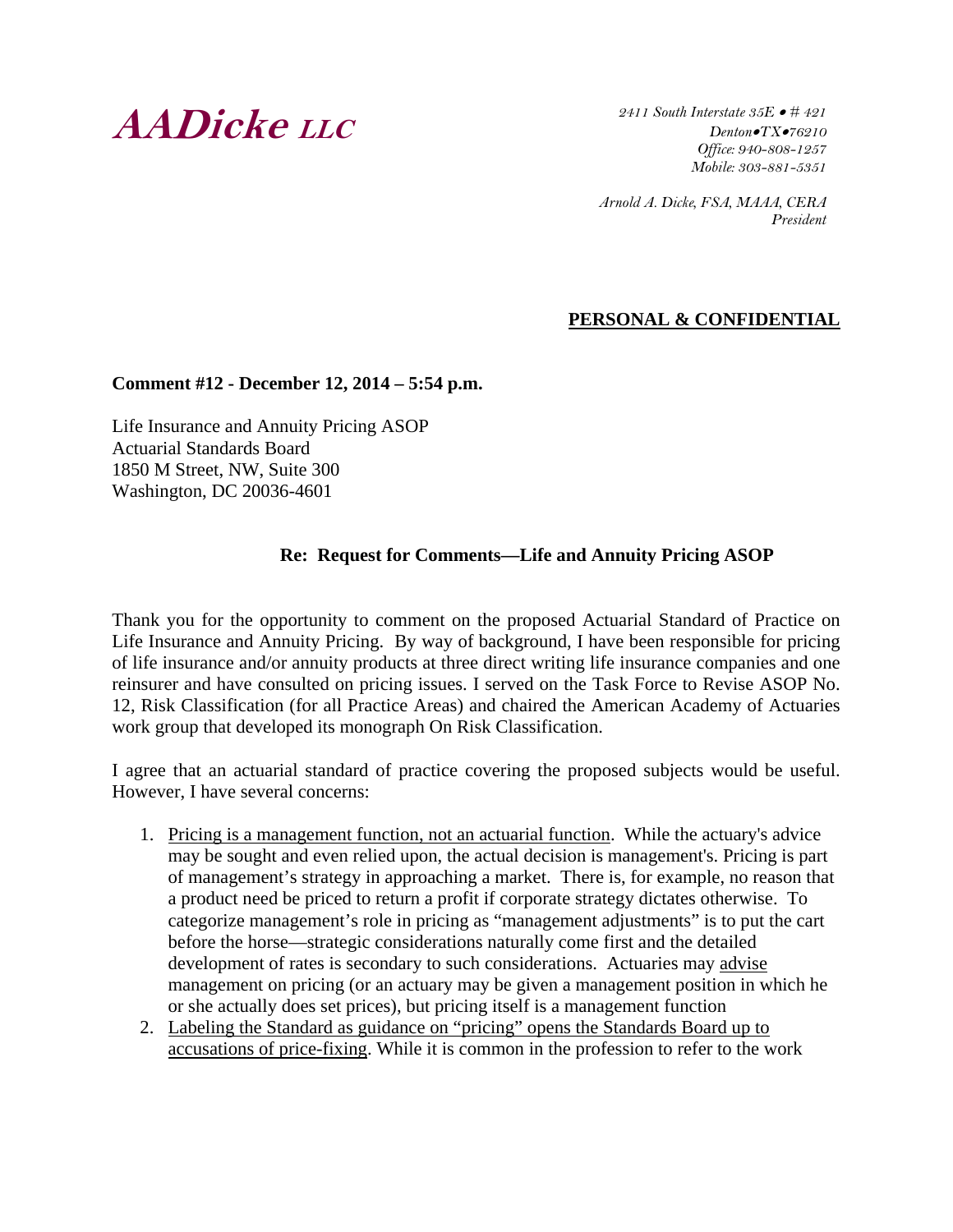Life Insurance and Annuity Pricing ASOP Actuarial Standards Board December 12, 2014 Page **2** of **4**

> actuaries do in producing sets of rates as "pricing," outside the profession the term "pricing" refers to the final setting of the price. It is inappropriate for the Board to attempt to constrain the pricing process used by insurers and annuity writers.

- 3. The ASOP should not give any guidance regarding the choice of profitability method or assumptions. Any statements that imply that the setting of profitability method or assumptions should be done "consistently" between companies or that actuaries should follow specified procedures in choosing pricing assumptions smack of price-fixing. Moreover, such guidance could constrain innovation. Paradigm changes like preferred class pricing depended on some actuaries choosing assumptions in a way that was not accepted by other actuaries at the time. Both because of restraint of trade concerns and to avoid stifling innovation, the ASOP should stay away from placing any constraints on profitability method or assumption selection for pricing.
- 4. The ASOP should address advice given regarding product design. The "pricing actuary" in most companies is relied upon not only to advise on pricing and new product profitability, but also to assure that products will function as expected. Specifically, management is usually incapable of determining whether a proposed product satisfies non-forfeiture laws and regulations and tax laws, such as Internal Revenue Code Section 7702 without actuarial advice. While the Code of Conduct makes clear that actuaries are responsible for compliance with applicable laws and regulations, I am aware of several situations in which an actuary designed or reviewed products that did not reflect nonforfeiture and tax laws properly and caused enormous difficulties for their employer or client, in one case leading to bankruptcy. I am also aware of designs that were actuarial in nature that created unexpected administrative expense. I believe explicit reference to the responsibility for appropriate advice on actuarial design matters would be welcome and would fit well within the proposed ASOP.
- 5. The ASOP should be limited to new product pricing. The pricing issues relating to inforce policies are covered by ASOP No. 2 and ASOP No. 15. In fact, several states require filings based on ASOP No. 2. ASOPs No.2 and 15 seem to me to satisfactorily cover the actuarial guidance necessary for the two kinds of re-pricing of inforce products. If these are thought to be inadequate, they should be changed or enhanced. Having two separate Standards that apply to the same situation would be confusing. Moreover, the procedures used in advising about the pricing of new products are for the most part different from those that apply for in-force products and the two situations should not be treated in a single Standard.
- 6. The ASOP should not require actuaries to opine on "fairness" or "equity." Fairness and equity are concepts on which there is not now, nor is there likely ever to be, universal agreement. It would be inappropriate to require an actuary to give his or her opinion on such matters. The Academy monograph, On Risk Classification, has a section dealing with these issues and the difficulties in obtaining consensus on them.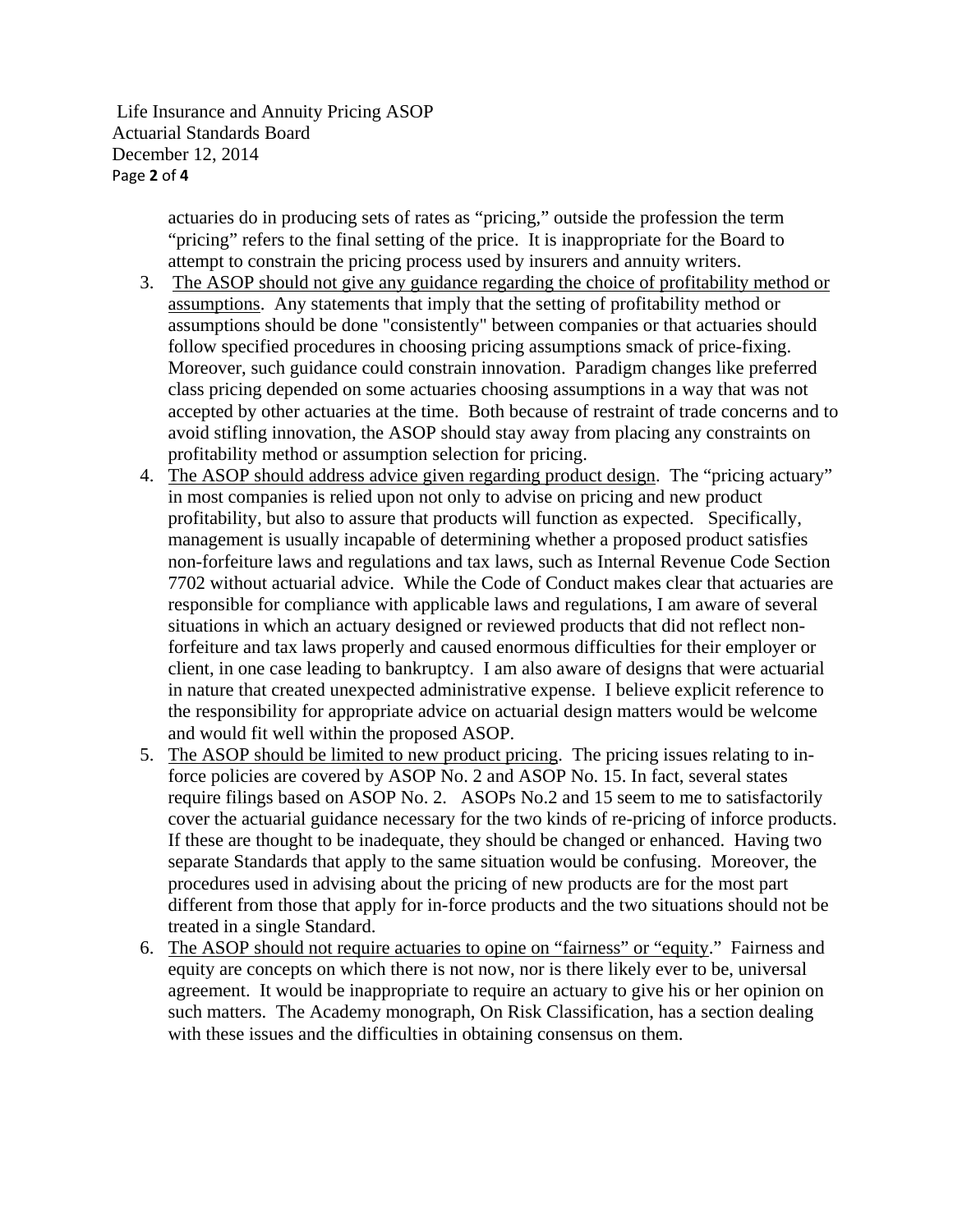Life Insurance and Annuity Pricing ASOP Actuarial Standards Board December 12, 2014 Page **3** of **4**

7. The ASOP should be named something like "Requirements when advising on the pricing and design of new life insurance and annuity products." As mentioned above, the actuary, when acting as an actuary, is normally advising on pricing, not actually setting the price. An alternative, based on the Request for Comment's statement that "the proposed standard would focus on the actuary performing profitability analysis when pricing new and in-force products," would be "Requirements when performing profitability analysis with respect to new life insurance and annuity products." This would be appropriate if it is decided that product design issues, such as those I mentioned above, will not be covered by the Standard.

With respect to your specific requests for comments:

## **1. Would an ASOP on life insurance and annuity pricing be beneficial to the profession?**

Yes, provided care is taken to avoid possible allegations of price-fixing and any constraints on innovation. To this end, the ASOP should be labeled in such a way that it is clear that the actual setting of price as such is not an actuarial function and the ASOP should avoid any guidance on the choice of profitability method or pricing assumptions.

## **2. Are there areas where appropriate practice needs to be defined or current practice needs to be improved? If so, what are those areas?**

I am not aware of any significant deficiencies in profitability analysis of new (or in-force) products. As I mentioned above, I have seen instances where non-forfeiture or tax laws have been ignored or inappropriately applied, or where the interaction of these design elements was not properly understood. Also, I am aware of product designs that incorporated actuarial niceties but proved to be excessively expensive to administer. I would like to see the ASOP cover such design issues. Going forward, the interaction of the pricing actuary with the valuation actuary will become more critical as we move into principle-based reserving. The ASOP should cover this interaction.

#### **3. Does the proposed ASOP cover the appropriate subject areas? If not, what changes do you suggest?**

As just mentioned, I believe the ASOP should cover certain design issues that are actuarial in nature, such as non-forfeiture and the tax definition of life insurance and overly complex actuarial features. Another such area is the illustration regulation, which can also constrain product design and has elements that require actuarial analysis. While